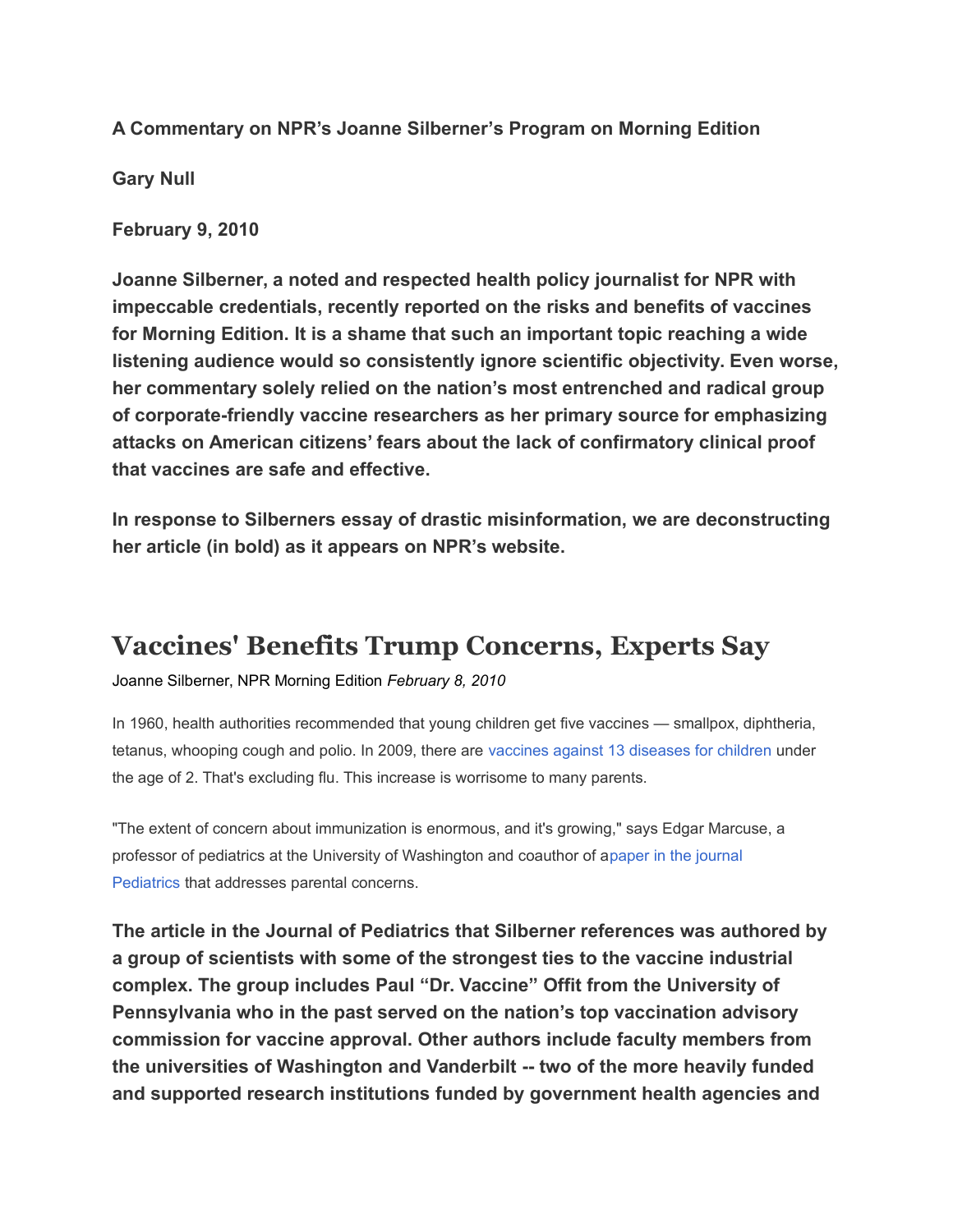**vaccine makers, which consistently are contracted to carry out clinical trials for the CDC and NIAID). Finally, the paper is co-authored by scientists from the NIAID – the same institution that released seriously flawed clinical trials on the H1N1 vaccine's safety in pregnant women.**

**Further in her essay, Silberner quotes from Saad Omer at Emory University. Emory is perhaps the single educational vaccine center most aligned with the CDC's propaganda machine and notorious for releasing studies to support the erroneous belief in the "vaccines can do no harm" theory.** 

**Silberner's sources alone are indicative of medical bias and subjectivity and therefore fail to contribute positively to the national debate on vaccine efficacy and safety which has become so removed from public health policy decisions.** 

One of the chief concerns is that babies' immune systems aren't developed enough to handle the onslaught of vaccines. But studies of DPT (a vaccine against diphtheria, pertussis [whooping cough] and tetanus), hepatitis B, Hib (a vaccine against meningitis), and polio vaccines have shown that 90 percent of babies produce an active, protective response to these vaccines.

Marcuse and his colleagues have done some calculations by looking at how many antibodies are needed to respond to an average infection, how many antibodies babies produce after getting vaccinated and how long it takes babies to make enough antibodies to be protective. They predict that if babies received 11 vaccines at the same time, it would use up 0.1 percent of the cells involved in the immune response, which would quickly regenerate.

**This is an excellent example of scientific denialism that attempts to confuse two issues. Although the medical literature provides numerous examples warranting serious concerns about vaccine risks of viral components, either whole or in fragments, it is the many additives in vaccines that raise the greatest alarm among parents. Nobody questions that the body generates an active immune response when viruses are introduced via vaccination. However since Silberner's essay is suppose to address vaccine benefits versus risks, it confuses the idea that triggering an immune response is identical with vaccine safety.** 

**There is also remains the crucial question that has never been satisfactorily answered by the vaccine community. Does the body generate an identical immune response when infected with a wild virus as it does when introduced to a vaccine virus intravenously? Measuring antibodies focuses on a small slice of**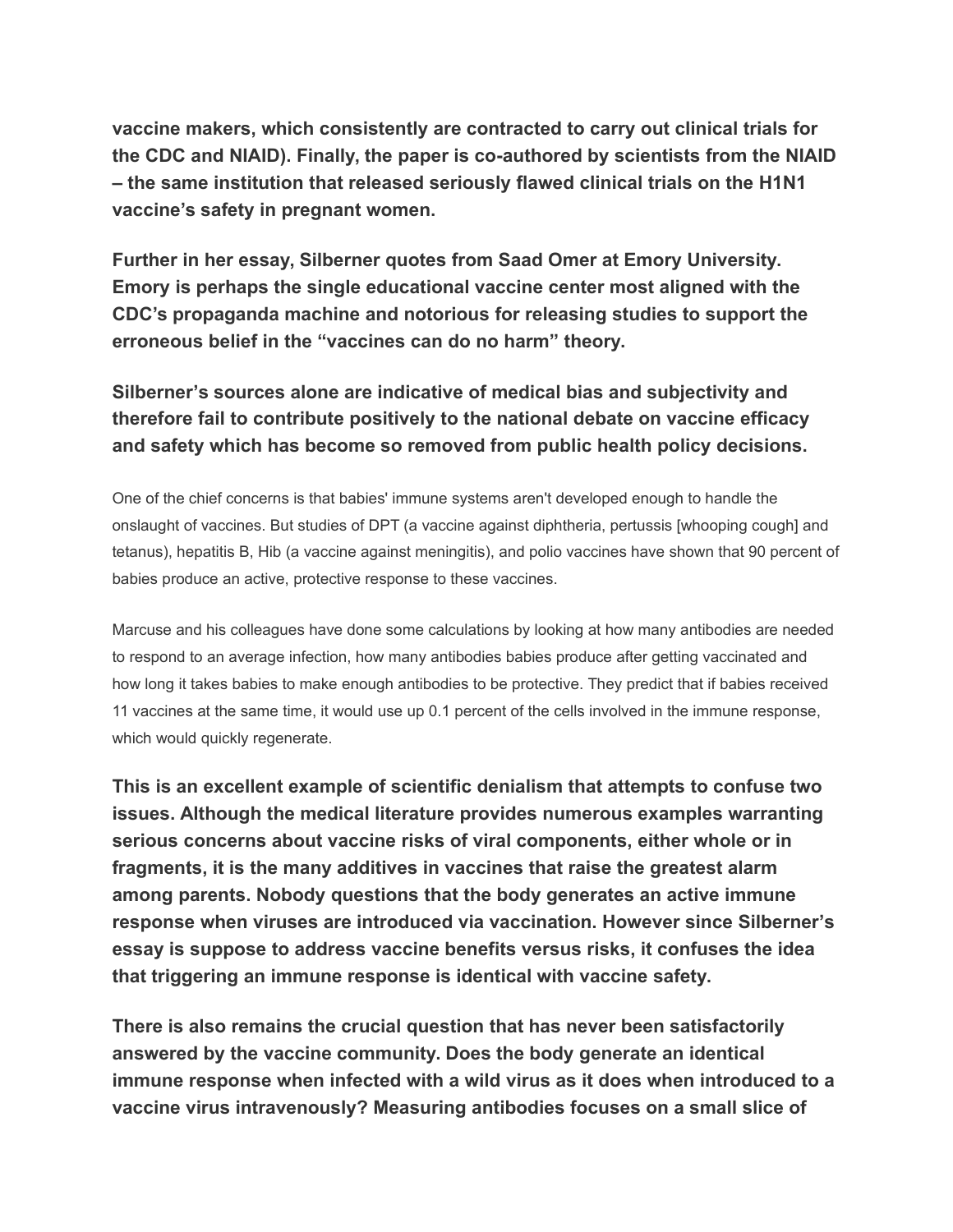**the body's many activities when vaccinated. Other processes are involved besides identifying and measuring antibody load, for example, the biomolecular regulatory functions required to generate an antibody. Proper study of vaccination requires a systems approach, measuring how many interrelated biomolecular processes interface and react when exposed to a vaccine virus.**

**Marcuse reiterates Offit's assumptions that babies can survive numerous vaccinations without adverse effects. However there has been no clinical proof to confirm this assumption because no gold standard study has ever been performed to measure either short or long term effects in any group of children receiving multiple vaccinations simultaneously. Therefore Silberner's position, which is dominating vaccine science and health journalists, remains unfounded.** 

## **Today's Vaccines Contain Less Of The Disease**

Some parents ask their pediatricians to space out the vaccines. But that's a bad idea, says Marcuse. "When you space out the vaccines, you leave your infant susceptible to diseases you could otherwise have prevented, particularly in the first six to eight months of life," he says. Babies can get diseases such as whooping cough or meningitis, and these can be tough on them.

**Other countries such as Japan, Denmark, Sweden and others have shown in their national epidemiological studies that spacing vaccines and starting vaccination after a child reaches 24 months, has reduced serious adverse effects, including the rise of neurological disorders. Vaccine schedule regimens can be very different in other developed countries compared to the US, which has the most aggressive vaccine regimen in the world. This should not be completely separated from other statistics showing the US heralding the highest rates of childhood asthma and allergies, autism spectrum disorders, diabetes, various cancers and other autoimmune diseases.**

**Another issue Silberner and pro-vaccination spokespersons ignore is the possibility of the body creating a cytokine storm, a hyper-reaction of a healthy immune system resulting in an abnormal burst of inflammatory molecules, when facing an onslaught of multiple vaccines. Such outbursts can severely compromise the child's immunological defenses. A child's body is not just reaction to vaccine's viral genes but also to many other toxic substances that are part of vaccine ingredients.**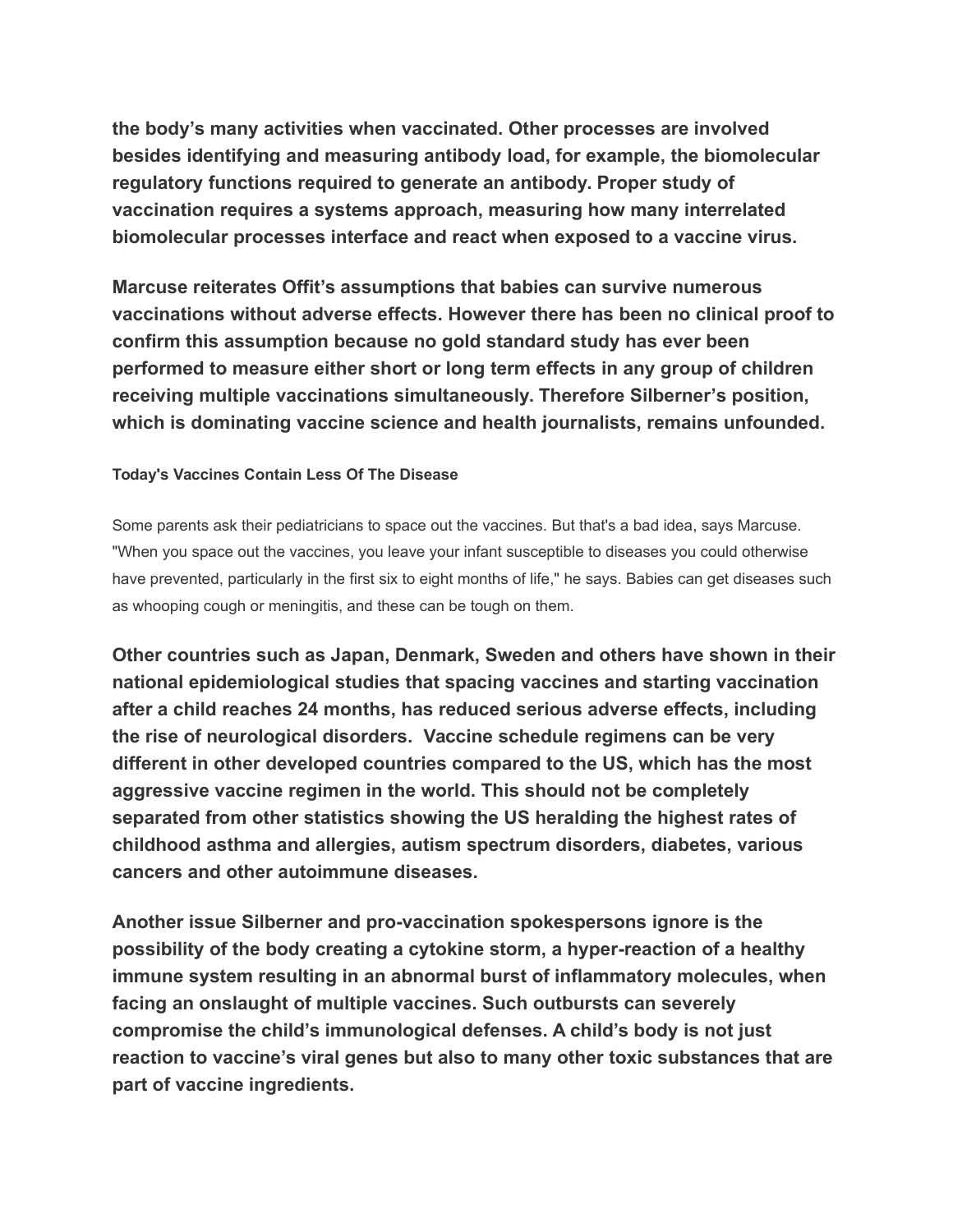Babies are going to be exposed to bacteria and viruses in one way or another — either during an outright infection, or in the vaccines, says Saad Omer, a vaccine expert at Emory University.

In the vaccines, he says, babies are only seeing bits and pieces of the viruses or bacteria, and vaccines are much "cleaner" now than they used to be. "A lot of people say that the number of vaccines has gone up," he says. But, in reality, the number of antigens — the molecules in the viruses and bacteria that spark the immune response — hasn't gone up, it's gone down, he says.

The biggest change has been in the pertussis vaccine, which used to contain about 3,000 antigens from the whole pertussis bacterium. Now, vaccinologists have plucked out the five molecules that by themselves can set off an immune response.

**Vaccines are much "cleaner"? According to Omer's statement in the context Silberner offers, this seems to apply only to less viral antigens. It is a known fact by vaccine policy makers and the pharmaceutical industry that there is no such thing as a pure sterile vaccine, especially vaccines that require virus culturing on animal based media such as fertilized chicken eggs, dog and monkey organs. In such vaccines, smaller genetic fragments from other viruses and bacteria common in these substrates, are unable to be filtered out. Among these genetic residues, are oncogenes (genetic fragments causing cancer) and genetic information from many known and unknown viruses harbored in animal tissue that would otherwise never enter a child's bloodstream naturally. These genetic fragments can be highly volatile and can recombine with the body's DNA in other cells causing unknown long-term damage, adverse autoimmune reactions and inflammatory conditions that can go unnoticed for years before manifesting as symptoms of a disease.** 

**Silberner also fails to inform her listeners and readers that while some vaccines may contain fewer antigens than in the past, they require other agents to in order to trigger or boost an immune response. This is where adjuvants play a role in vaccine efficacy. The omission of this vital detail is incomprehensible. Viral fragments alone are unable to produce the sufficient immune response being propagandized by Omer. Therefore other ingredients with a certain affinity to given vaccine virus are added to trigger the body's response to a foreign viral agent. The two most common adjuvants today are the highly neurotoxic aluminum hydroxide or alum, and the oil based squalene derived from the oil of shark livers. Squalene has yet to be approved in the US – however it is being**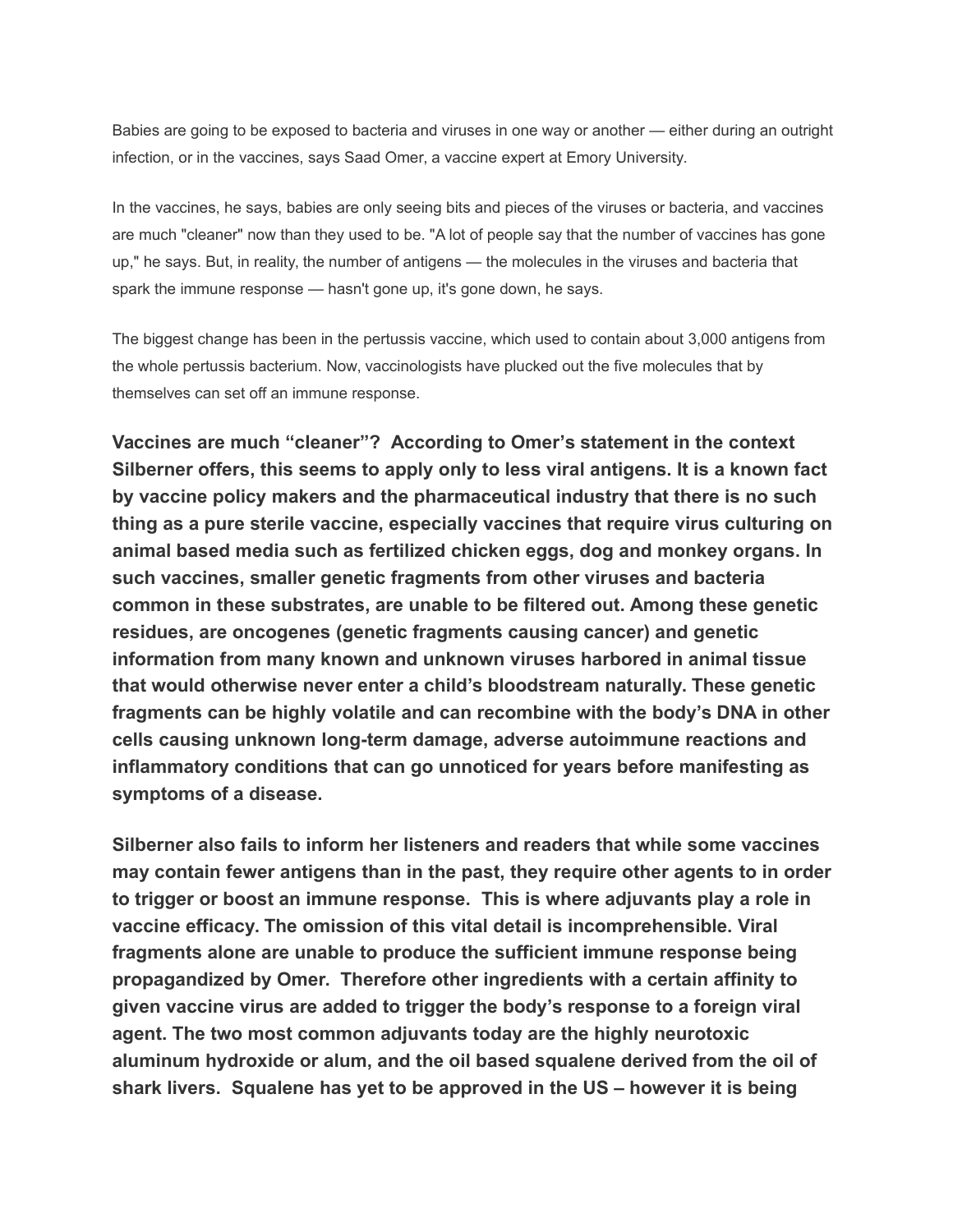**positioned for approval following a recent FDA press release announcing that squalene would enable more rapid vaccine manufacturing in the event of a real pandemic. The fundamental reason for squalene not having been approved is due to conclusions drawn from research at Tulane University Medical School and the prestigious Karolinska Institute in Sweden showing that squalene is one of the primary causes for the several 100,000 inflammatory adverse effects, including rheumatoid arthritis, in the anthrax vaccine given to Gulf War veterans.**

## **Mercury Worries**

Some parents worry that thimerosal, a mercury-containing preservative, can hurt the immune system. It's a big issue for parents concerned about vaccines and autism. But mercury is out of virtually all childhood vaccines or present in lower amounts than can be found in a can of tuna.

**Silberner repeats a common sound bite about there being less mercury in vaccines than in a can of tuna. This is the same argument given by Dr. Offit on numerous occasions and which was discussed at the Council on Foreign Relations H1N1 flu conference last autumn that led to a public relations assault against opponents of childhood vaccination. However, it just seems ludicrous that any scientist can equate eating a can of tuna with injecting a vaccine into the bloodstream. It is almost appalling on strictly scientific reasons that this argument continues to raise its pointed little head. The means of introducing a toxic substance to the body can determine the outcome. For example, certain natural bacteria are perfectly normal when present in certain organs, but can be deadly if it introduced to other organs, especially the bloodstream.** 

Omer says parents need to remember that for every type of vaccination, the disease is a bigger challenge to the baby than the vaccine. That's easy to forget today, when few can remember what polio and whooping cough and even measles look like.

"After effective control of these diseases, there's a shift in the mental calculus of parents," Omer says. They stop worrying about the disease, and start worrying about the vaccine. But the measles vaccine causes brain damage in 1 in 1 million recipients. The disease itself, which used to hit the majority of kids, killed 1 in 500 people who got it, and caused brain damage in 1 in 1,000.